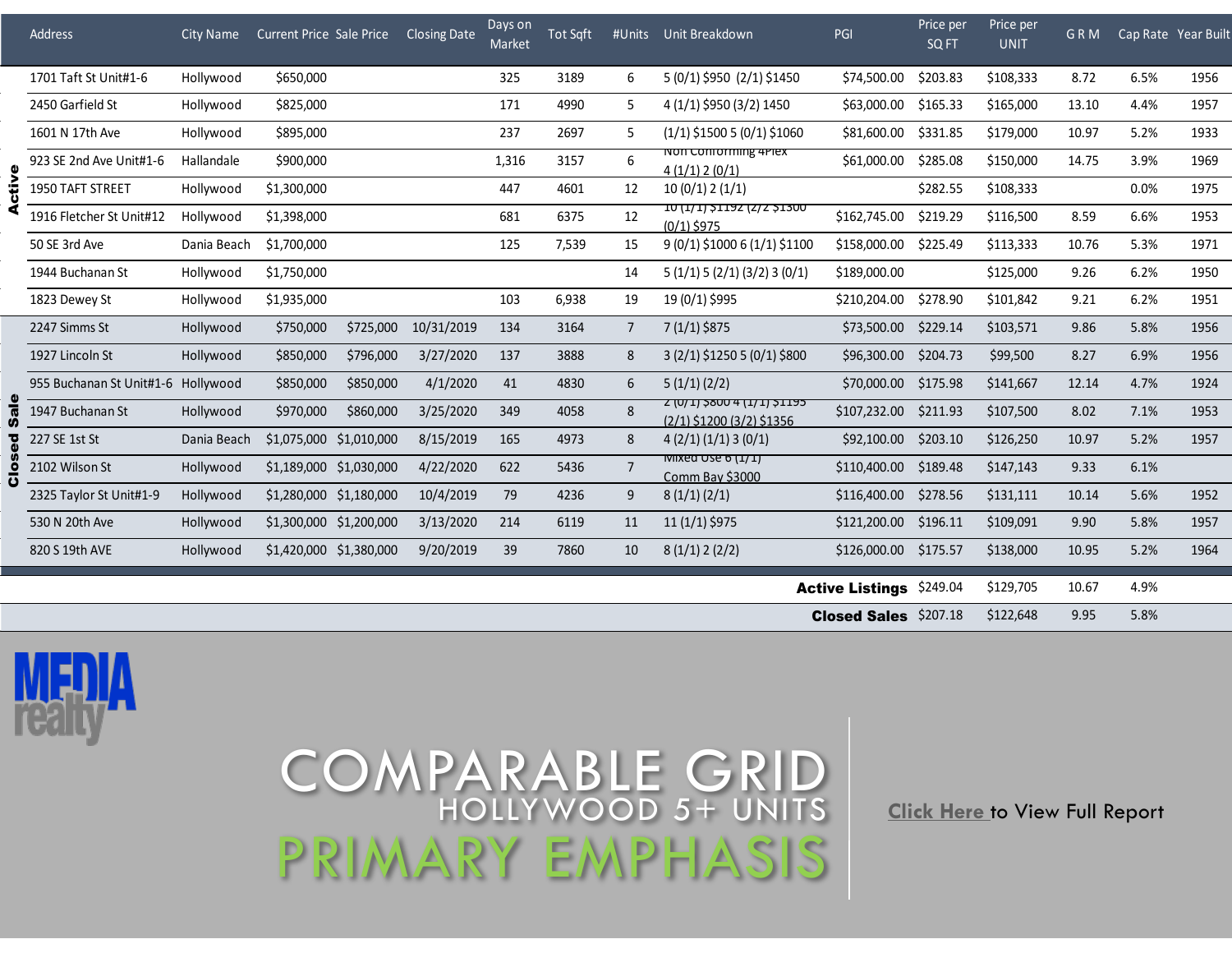|          | <b>Property Address</b>                      | <b>Property City</b>    | <b>Asking Price Sale Price</b> |                          | <b>Sale Date</b>      | <b>Building SF</b> | <b>Land Area SF</b> | # Units | Price Per             | <b>Price Per</b> | Cap  | <b>Year Built Zoning</b> |                     |  |
|----------|----------------------------------------------|-------------------------|--------------------------------|--------------------------|-----------------------|--------------------|---------------------|---------|-----------------------|------------------|------|--------------------------|---------------------|--|
|          |                                              |                         |                                |                          |                       |                    |                     |         | <b>Unit</b>           | <b>SF</b>        | Rate |                          |                     |  |
|          | 2436 Van Buren St                            | Hollywood               |                                | \$2,300,043              | 4/17/2020             | 15,327             | 41020               | 19      | \$121,054             | \$150.06         | 4.88 | 1963                     | <b>RM-18</b>        |  |
|          | 2846 Fillmore St                             | Hollywood               |                                | \$2,300,000              | 4/14/2020             | 12,480             | 20059               | 19      | \$121,052             | \$184.29         | 6.00 | 1972                     | R-3, RM-18          |  |
|          | 820 SW 2nd St<br>Hallandale Beach            |                         |                                | \$1,265,000              | 3/30/2020             | 6,584              | 21000               | 12      | \$105,416             | \$192.13         |      | 1965                     | RD-12, Hallandale   |  |
|          | 1943-1947 Buchanan St                        | Hollywood               | 897,000                        | \$860,000                | 3/20/2020             | 4,078              | 12196               | 8       | \$107,500             | \$210.89         | 8.19 | 1953                     | RMCRA-18, Hollywood |  |
|          | 1927-1931 Lincoln St                         | Hollywood               | 850,000                        | \$796,000                | 3/20/2020             | 6,428              | 13608               | 8       | \$99,500              | \$123.83         | 6.26 | 1955                     | <b>RM16</b>         |  |
| <u>ვ</u> | 530 N 20th Ave                               | Hollywood               | 1,300,000                      | \$1,200,000              | 3/12/2020             | 7,597              | 14374<br>12         |         | \$157.96<br>\$100,000 |                  | 5.65 | 1957                     | RMCRA-18            |  |
|          | 2150 Madison St                              | Hollywood               | 5,295,000                      | \$5,000,000              | $\frac{1}{3}$ 10/2020 | 36,006             | 47253               | 40      | \$125,000             | \$138.87         | 5.50 | 1968                     | RMCRA-18            |  |
|          | 1842 Johnson St<br>Hollywood                 |                         | 1,099,000                      | \$925,000                | 2/28/2020             | 3,738              | 10454               | 8       | \$115,625             | \$247.46         | 6.36 | 1950                     | RMCRA-18            |  |
|          | 718-722 NE 3rd St<br><b>Hallandale Beach</b> |                         |                                | \$938,000                | 2/27/2020             | 2,742              | 8712                | 8       | \$117,250             | \$342.09         | 7.00 | 1955                     | <b>Central RAC</b>  |  |
|          | 1747 Funston St<br>Hollywood                 |                         |                                | \$750,000                | 2/24/2020             | 2,724              | 10890               | 8       | \$93,750              | \$275.33         |      | 1952                     | <b>RM-18</b>        |  |
|          | 1848 Madison St                              | Hollywood               |                                | \$580,000                | 2/20/2020             | 3,779              | 10890               | 5       | \$116,000             | \$153.48         |      | 1952                     | RMCRA-18, Hollywood |  |
|          | 2206 Fillmore St                             | Hollywood               |                                | \$1,100,000              | 2/5/2020              | 7,528              | 20298               | 10      | \$110,000             | \$146.12         |      | 1960                     | RM-18, Hollywood    |  |
|          | 1101 N 22nd Ave                              | Hollywood               |                                | $\overline{51}$ ,550,000 | 2/3/2020              | 10,892             | 37622               | 18      | $\overline{$}86,111$  | \$142.31         |      | 1971                     | $RM-9$              |  |
|          | 1729 Arthur St                               | Hollywood               | 1,750,000                      | \$1,735,000              | 1/30/2020             | 8,350              | 11325               | 14      | \$123,928             | \$207.78         | 4.76 | 1965                     | <b>RM-18</b>        |  |
|          | 700 NE 6th St                                | Hallandale Beach        |                                | \$700,000                | 1/29/2020             | 4,284              | 8712                | 14      |                       | \$163.40         |      | 1958                     | <b>RD-12</b>        |  |
|          | 1812-1824 Taft St                            | Hollywood               | 2,500,000                      | \$2,360,000              | 1/6/2020              | 9,368              | 30056               | 20      | \$118,000             | \$251.92         | 6.58 | 1964                     | <b>RM-18</b>        |  |
| ۰        | 1005 NE 10th St                              | <b>Hallandale Beach</b> | 599,900                        | \$550,000                | 1/6/2020              | 1,700              | 6098                | 5       | \$110,000             | \$323.53         | 6.24 | 1963                     | <b>RD-12</b>        |  |
|          | 417-421 NE 3rd Ave                           | Hallandale Beach        |                                | \$930,000                | 12/16/2019            | 4,772              | 10890               | 8       | \$116,250             | \$194.89         | 6.50 | 1972                     | <b>RM-18</b>        |  |
|          | 1942 Rodman St                               | Hollywood               |                                | \$680,500                | 12/2/2019             | 4,416              | 10842               | 5       | \$136,100             | \$154.10         |      | 1955                     | <b>RM-12</b>        |  |
|          | 915 NE 8th St<br><b>Hallandale Beach</b>     |                         | 2,400,000                      | \$2,225,000              | 11/25/2019            | 10,918             | 15245               | 14      | \$158,928             | \$203.79         | 5.72 | 1966                     | RD-12, Hallandale   |  |
|          | 1536-1538 Polk St                            | Hollywood               |                                | \$1,430,000              | 11/6/2019             | 4,056              | 7840                | 8       | \$178,750             | \$352.56         | 6.61 | 1941                     | RS-6, Hollywood     |  |
|          | 820 S 19th Ave                               | Hollywood               | 1,420,000                      | \$1,380,000              | 9/19/2019             | 7,530              | 10454               | 10      | \$138,000             | \$183.27         | 6.73 | 1964                     | RMCRA-12, Hollywood |  |
|          | 2545 Taft St<br>Hollywood                    |                         |                                | \$2,320,000              | 9/16/2019             | 14,194             | 13503               | 20      | \$116,000             | \$163.45         | 6.00 | 1969                     | RM-9                |  |
|          | 227-235 SE 1st St                            | Dania Beach             | 1,075,000                      | \$1,010,000              | 8/15/2019             | 4,973              | 17859               | 8       | \$126,250             | \$203.10         | 4.89 | 1957                     | NBHD-RES*           |  |
|          | 622 NE 7th St                                | Hallandale Beach        |                                | \$1,950,000              | 6/14/2019             | 8,894              | 30582               | 16      | \$121,875             | \$219.25         |      | 1952                     | RD-12, Hallandale   |  |
|          | 2000 Washington St                           | Hollywood               | 990,000                        | \$971,399                | 5/31/2019             | 4,392              | 12723               | 12      | \$80,949              | \$221.17         | 6.00 | 1950                     | RM-12, Hollywood    |  |

\$117,732 \$204.12 6%



## COMPARABLE GRID HOLLYWOOD 5+ UNITS PRIMARY EMPHASIS

**Click Here** to View Full Report